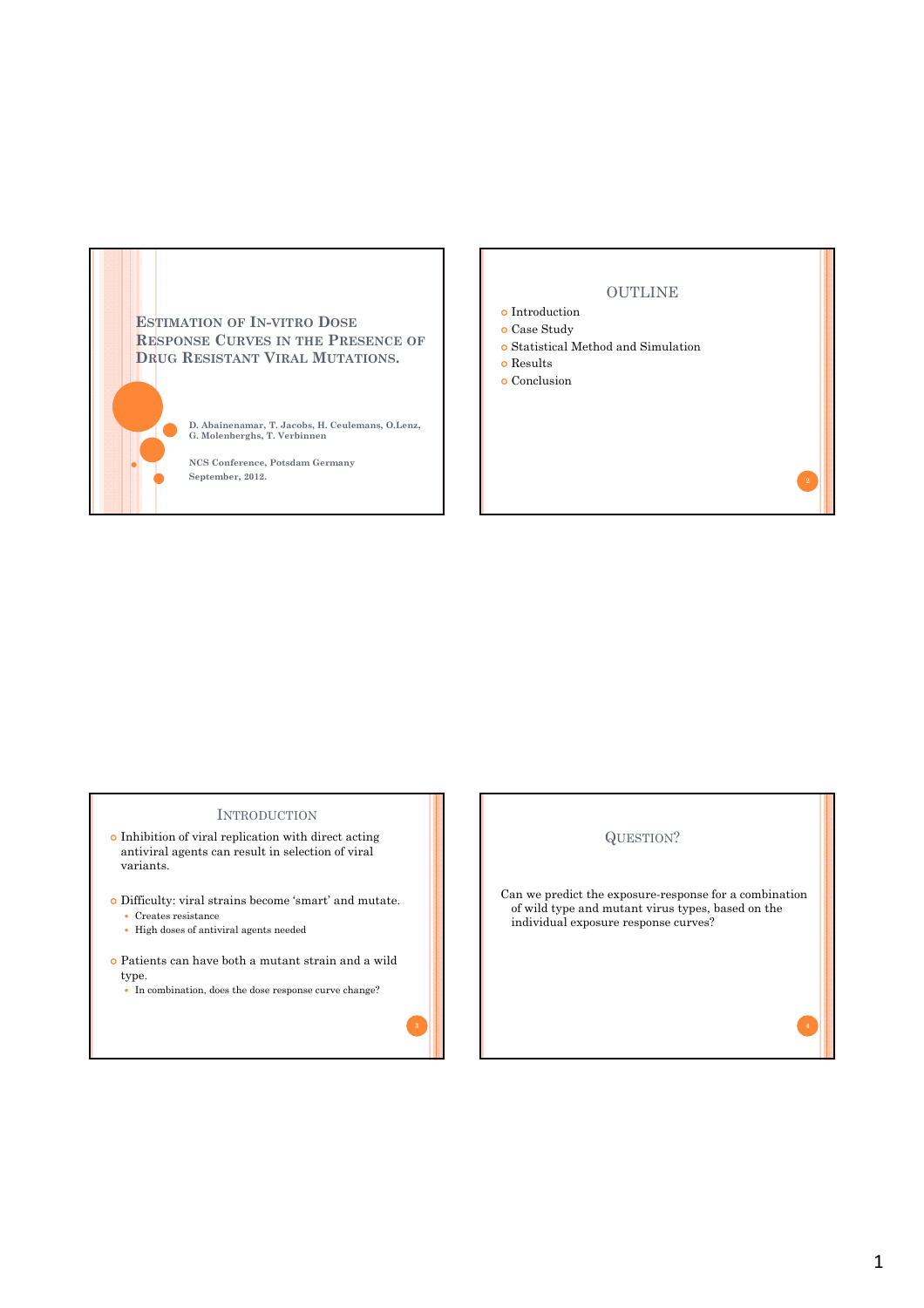



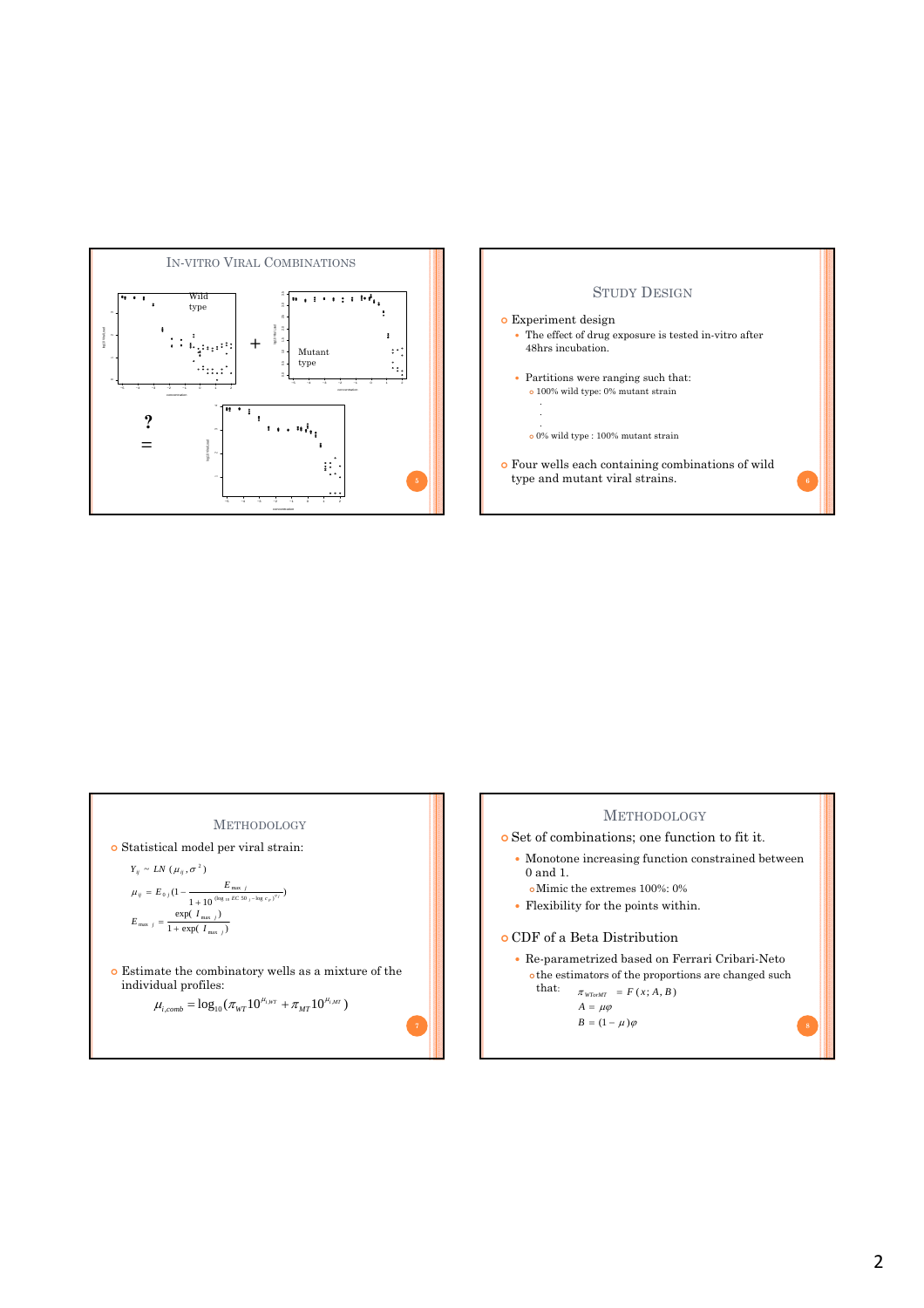



| <b>MODEL RESULTS</b>                              |                                  |           |                |                    |             |
|---------------------------------------------------|----------------------------------|-----------|----------------|--------------------|-------------|
| Table 1: Parameter Estimates from the Final Model |                                  |           |                |                    |             |
|                                                   |                                  | Wild Type |                | <b>Mutant Type</b> |             |
| Effect                                            | Parameter                        | Estimate  | 95% C.I        | Estimate           | 95% C.I.    |
| <b>Initial Estimate</b>                           | $E_{0}$                          | 2.47      | 2.41; 2.53     | 2.24               | 2.11; 2.37  |
| Hill coefficient                                  | $\eta_i$                         | 1.45      | 1.23:1.68      | 2.74               | 2.36; 3.12  |
| <b>1/3 Max effective</b><br>conc.                 | Log <sub>10</sub><br><b>EC50</b> | $-2.54$   | $-2.60; -2.49$ | 0.92               | 0.89:0.95   |
| Max. estimate                                     | E <sub>m</sub>                   | 24.49     | 21.99; 26.97   | 7.91               | 5.59; 10.23 |
| Growth factor                                     | μ                                | 0.18      | 0.16; 0.21     | 0.20               | 0.19; 0.21  |
| Sigma                                             | $\sigma$                         | 0.16      | 0.17; 0.15     | 0.16               | 0.17; 0.15  |
|                                                   |                                  |           |                |                    | $11\,$      |

## SIMULATION FOR OPTIMIZATION

- Replica of the study design
	- Scenario mimics experiment with different setting Scenario: 6 partitionings and 6 concentration profiles
	- Approximately 1970 data sets or studies analyzed.
	- Goal: how close do we come to the model's EC50 i.e. the theoretical EC50?

**12**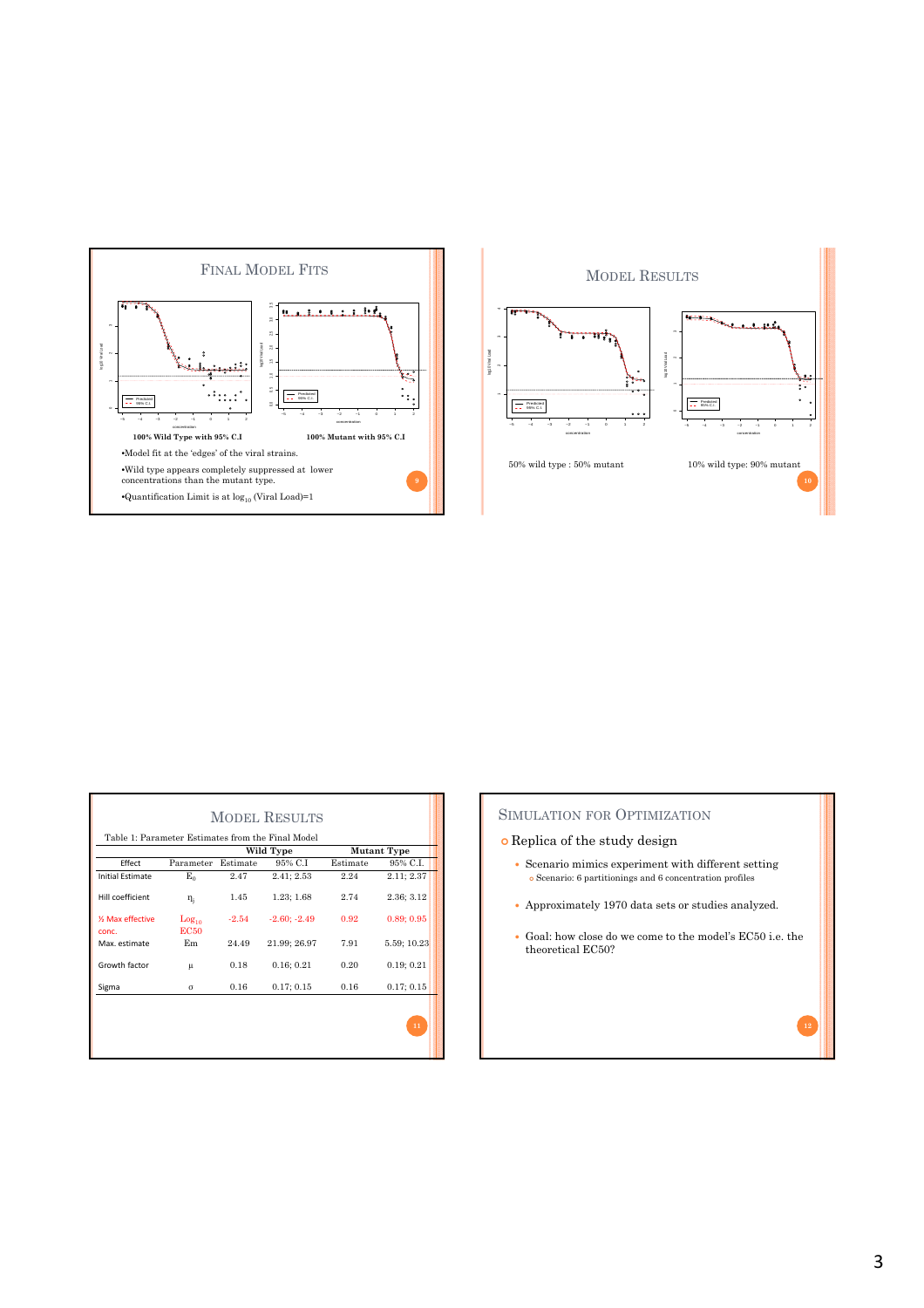